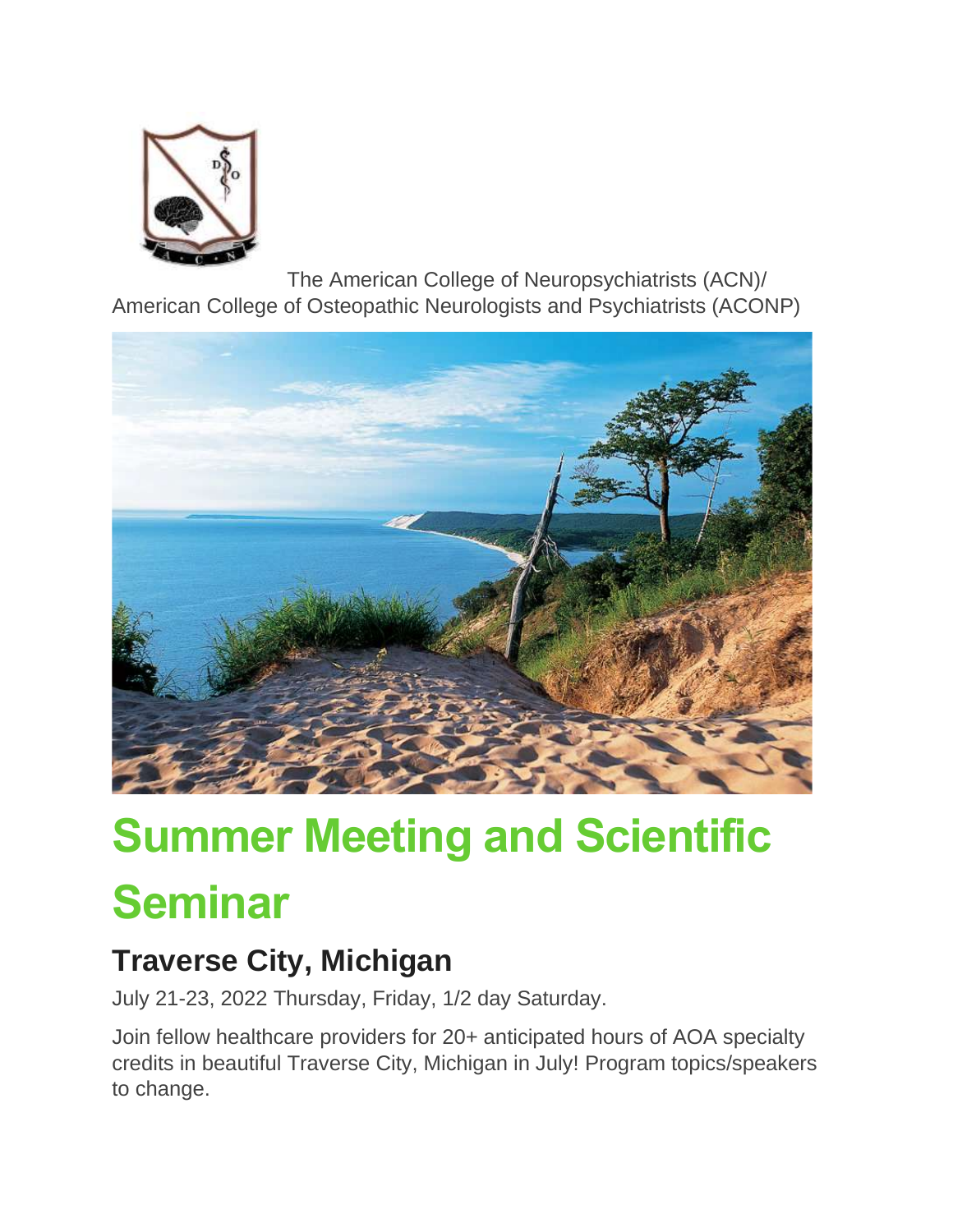#### **Thursday, July 21 (7 hours of CME anticipated)**

7:00-8:00am Sponsored Breakfast (NON-CME)

8:15-9:15am Teen Drug Use" Brooke Weingarden, D.O.

9:15-10:15am "Functional Neurological Disorders of Movement" Anne M. Pawlak, D.O., D.FACN, FAAN

10:15-11:15am "Physical Therapy for Functional Neurological Disorders" Polly Swingle, PT

11:15-12:00pm "Migraine Update" TBA

12:15-1:15pm Sponsored Lunch by (NON-CME)

1:30-2:30pm Sleep Disturbance in Movement Disorder Danette Taylor, D.O.,FACN

2:30-3:45pm "Mission to Mars-Effects of Space Travel on Humans-Neurological, Neuromuscular and Medical Complications" David A. Simpson, D.O., FAANEM, D.FACN, FAAN

3:45-4:45pm Depression in the Elderly Deborah Banazak Wagenaar, D.O.,MS

4:45-5:45 pm "Poster Presentations"

6:00 pm Reception/Awards

**Friday, July 22 (8.25 hours of CME anticipated)**

7-8am Sponsored Breakfast

8:15-9:15am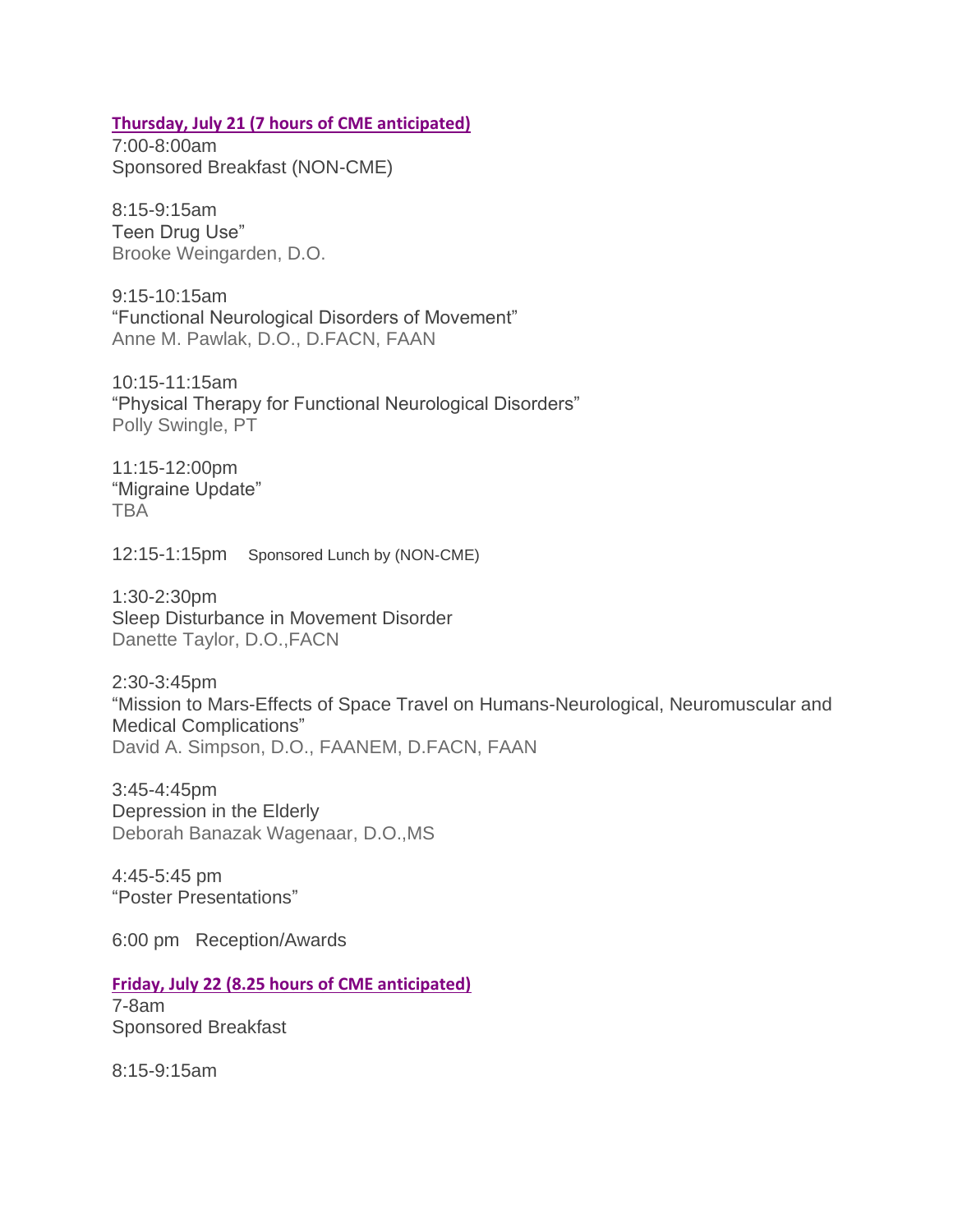"Acupuncture for Pain Management" Mitchell Elkiss, D.O., FACN

9:15-10:15am "Autoimmune Encephalitis" Rosemarie Walch, D.O.

10:15-11:15am Nonmetastatic Neurological Complications of Cancer Lisa Rogers, D.O.

11:15-11:45am "Cardioembolic Stroke" Andrew Russman, D.O., FAHA, FAAN

Noon-1pm Lunch Sponsored (NON-CME) TBA

1:15-2:15pm "Trauma Related Disorders" Alyse Ley, D.O., FACN

2:15-3:15pm "Epilepsy Update" David Burdette, M.D.

3:15-4:15pm "Suicide Crisis Syndrome" Todd Jamrose, D.O.

4:15-5:15 pm "Coding Update" **TBA**